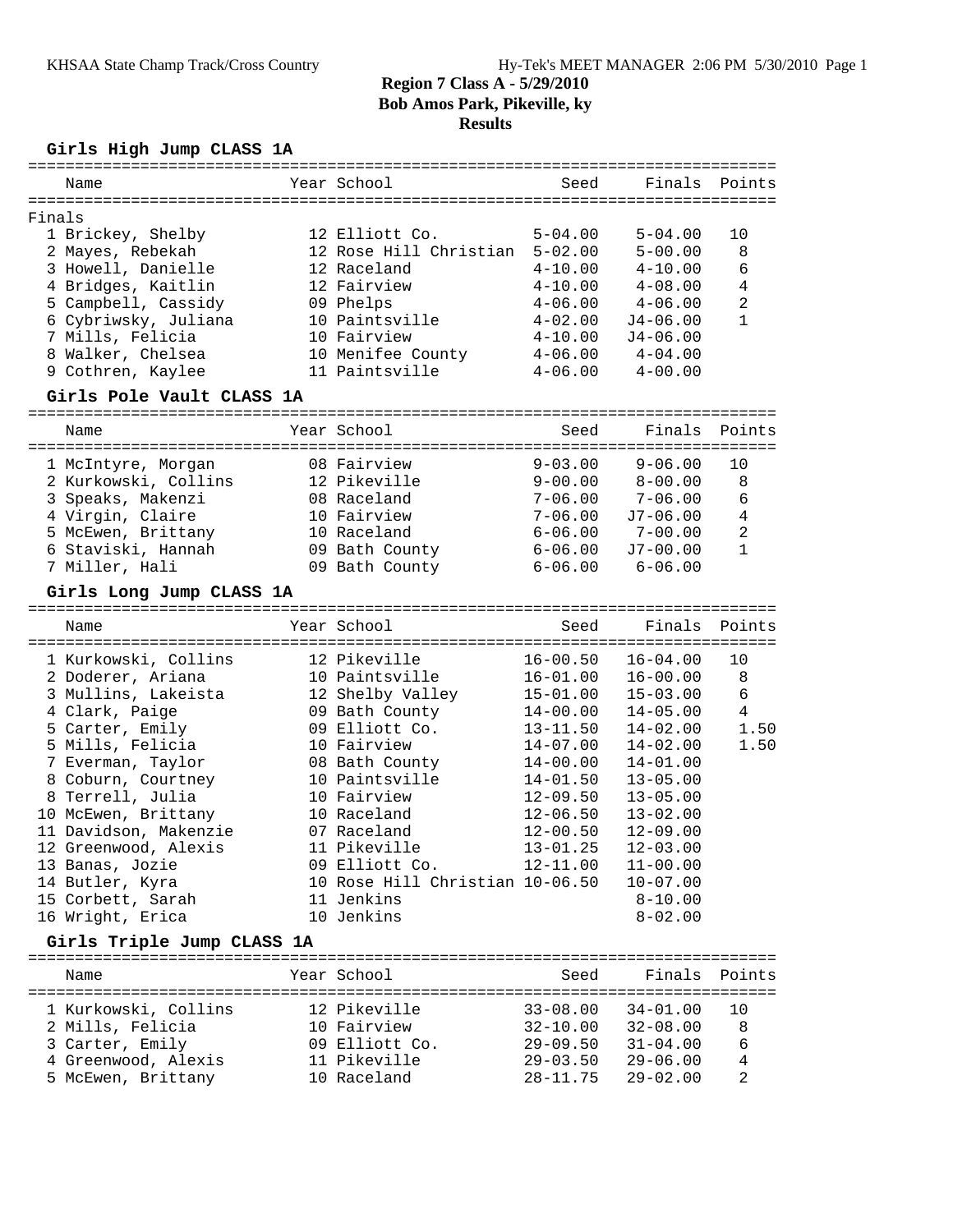## **....Girls Triple Jump CLASS 1A**

| 6 Mullins, Lakeista   | 12 Shelby Valley  | $26 - 10.00$ | $28 - 02.00$ | $\mathbf{1}$ |
|-----------------------|-------------------|--------------|--------------|--------------|
| 7 Cybriwsky, Juliana  | 10 Paintsville    | $27 - 08.50$ | $27 - 08.00$ |              |
| 8 Bridges, Kaitlin    | 12 Fairview       | $27 - 07.00$ | $27 - 05.00$ |              |
| 8 Caldwell, Megan     | 12 Paintsville    | $26 - 02.00$ | $27 - 05.00$ |              |
| 10 Baker, Kari        | 07 Owsley County  | $24 - 10.00$ | $27 - 03.00$ |              |
| 11 Staviski, Hannah   | 09 Bath County    | $25 - 01.25$ | $26 - 04.00$ |              |
| 12 Lane, Haley        | 09 Menifee County | $25 - 04.00$ | $25 - 09.00$ |              |
| 13 Mettey, Myranda    | 09 Menifee County | $25 - 06.00$ | $25 - 01.00$ |              |
| 14 Davidson, Makenzie | 07 Raceland       | $25 - 08.50$ | $24 - 08.00$ |              |

### **Girls Shot Put CLASS 1A**

================================================================================ Name Year School Seed Finals Points

| 1 Gee, Brooke        |  |                                                                                                                                                                                                                                                                                                                                               | $31 - 04.00$                    | 10             |
|----------------------|--|-----------------------------------------------------------------------------------------------------------------------------------------------------------------------------------------------------------------------------------------------------------------------------------------------------------------------------------------------|---------------------------------|----------------|
| 2 Caudill, Blake     |  | $30 - 09.00$                                                                                                                                                                                                                                                                                                                                  | $30 - 01.00$                    | 8              |
| 3 White, Kayla       |  | $29 - 04.00$                                                                                                                                                                                                                                                                                                                                  | $28 - 04.00$                    | 6              |
| 4 Griffith, Cassidy  |  | $26 - 04.00$                                                                                                                                                                                                                                                                                                                                  | $27 - 07.00$                    | 4              |
| 5 Smith, Edbonee'    |  | 25-11.00                                                                                                                                                                                                                                                                                                                                      | $25 - 09.50$                    | $\overline{a}$ |
| 6 Kelly, Allison     |  | 26-09.00                                                                                                                                                                                                                                                                                                                                      | $25 - 08.50$                    | $\mathbf{1}$   |
| 7 Hall, Samantha     |  | 24-09.00                                                                                                                                                                                                                                                                                                                                      | $24 - 02.50$                    |                |
| 8 Sammons, Marisa    |  | 24-11.00                                                                                                                                                                                                                                                                                                                                      | $24 - 02.00$                    |                |
| 9 Yonts, Kristen     |  | 24-11.00                                                                                                                                                                                                                                                                                                                                      | $22 - 03.00$                    |                |
| 10 Howard, Shaniquwa |  | $21 - 04.00$                                                                                                                                                                                                                                                                                                                                  | $22 - 00.00$                    |                |
| 11 Roberts, Autumn   |  | $22 - 01.50$                                                                                                                                                                                                                                                                                                                                  | $21 - 08.50$                    |                |
| 12 Watkins, Taylor   |  | $21 - 03.00$                                                                                                                                                                                                                                                                                                                                  | $21 - 07.00$                    |                |
| 13 Ray, Audri        |  | $22 - 00.00$                                                                                                                                                                                                                                                                                                                                  | $20 - 07.00$                    |                |
| 14 Greene, Chloe     |  | $27 - 05.00$                                                                                                                                                                                                                                                                                                                                  | $20 - 04.00$                    |                |
| 15 Wright, Charity   |  | $21 - 06.00$                                                                                                                                                                                                                                                                                                                                  | $19 - 02.50$                    |                |
| 16 Smith, Tiffany    |  | $18 - 08.00$                                                                                                                                                                                                                                                                                                                                  | $19 - 02.00$                    |                |
| 17 Terrell, Julia    |  | $21 - 05.00$                                                                                                                                                                                                                                                                                                                                  | $18 - 11.00$                    |                |
| 18 Abrams, Megan     |  | $20 - 06.00$                                                                                                                                                                                                                                                                                                                                  | $18 - 03.50$                    |                |
| 18 Sergent, Becca    |  | 19-02.00                                                                                                                                                                                                                                                                                                                                      | $18 - 03.50$                    |                |
| 20 Childers, Megan   |  | 19-01.00                                                                                                                                                                                                                                                                                                                                      | $17 - 00.50$                    |                |
| 21 Castle, Jenna     |  | $14 - 04.00$                                                                                                                                                                                                                                                                                                                                  | $14 - 08.00$                    |                |
|                      |  | 10 Jenkins<br>10 Owsley County<br>7 Jackson<br>11 Pikeville<br>09 Raceland<br>11 Shelby Valley<br>11 Paintsville<br>10 Jenkins<br>09 Jackson<br>09 Raceland<br>11 Betsy Layne<br>11 Betsy Layne<br>08 Bath County<br>10 Shelby Valley<br>09 Owsley County<br>10 Fairview<br>10 Elliott Co.<br>07 Fairview<br>10 Paintsville<br>10 Bath County | 10 Rose Hill Christian 32-07.00 |                |

## **Girls Discus Throw CLASS 1A**

| Name                 | Year School            | Seed      | Finals Points |                |
|----------------------|------------------------|-----------|---------------|----------------|
| 1 Caudill, Blake     | 10 Jenkins             | $99 - 08$ | $92 - 03$     | 10             |
| 2 White, Kayla       | 10 Owsley County       | $92 - 00$ | $89 - 11$     | 8              |
| 3 Gee, Brooke        | 10 Rose Hill Christian | 86-10     | $87 - 03.50$  | 6              |
| 4 Sammons, Marisa    | 11 Paintsville         | 60-11     | $69 - 05.50$  | 4              |
| 5 Griffith, Cassidy  | 7 Jackson              | 60-06     | $67 - 03$     | $\overline{2}$ |
| 6 Sergent, Becca     | 07 Fairview            | 56-00     | $65 - 10.50$  | $\mathbf{1}$   |
| 7 Terrell, Julia     | 10 Fairview            | $56 - 01$ | $65 - 00$     |                |
| 8 Norman, Barbara    | 11 Pikeville           | 60-08     | $58 - 02$     |                |
| 9 McIntosh, Erica    | 10 Owsley County       | 54-11     | $57 - 06$     |                |
| 10 Day, Savannah     | 08 Bath County         | $51 - 10$ | $54 - 02$     |                |
| 11 Hall, Samantha    | 11 Shelby Valley       | $59 - 04$ | $54 - 01.50$  |                |
| 12 Abrams, Megan     | 10 Elliott Co.         | $54 - 01$ | $53 - 08$     |                |
| 13 Greenwood, Alexis | 11 Pikeville           | $55 - 04$ | $52 - 10.50$  |                |
| 14 Kelly, Allison    | 09 Raceland            | 65-05     | $51 - 05.50$  |                |
| 15 Carter, Shalyn    | 08 Bath County         | $47 - 05$ | $50 - 11.50$  |                |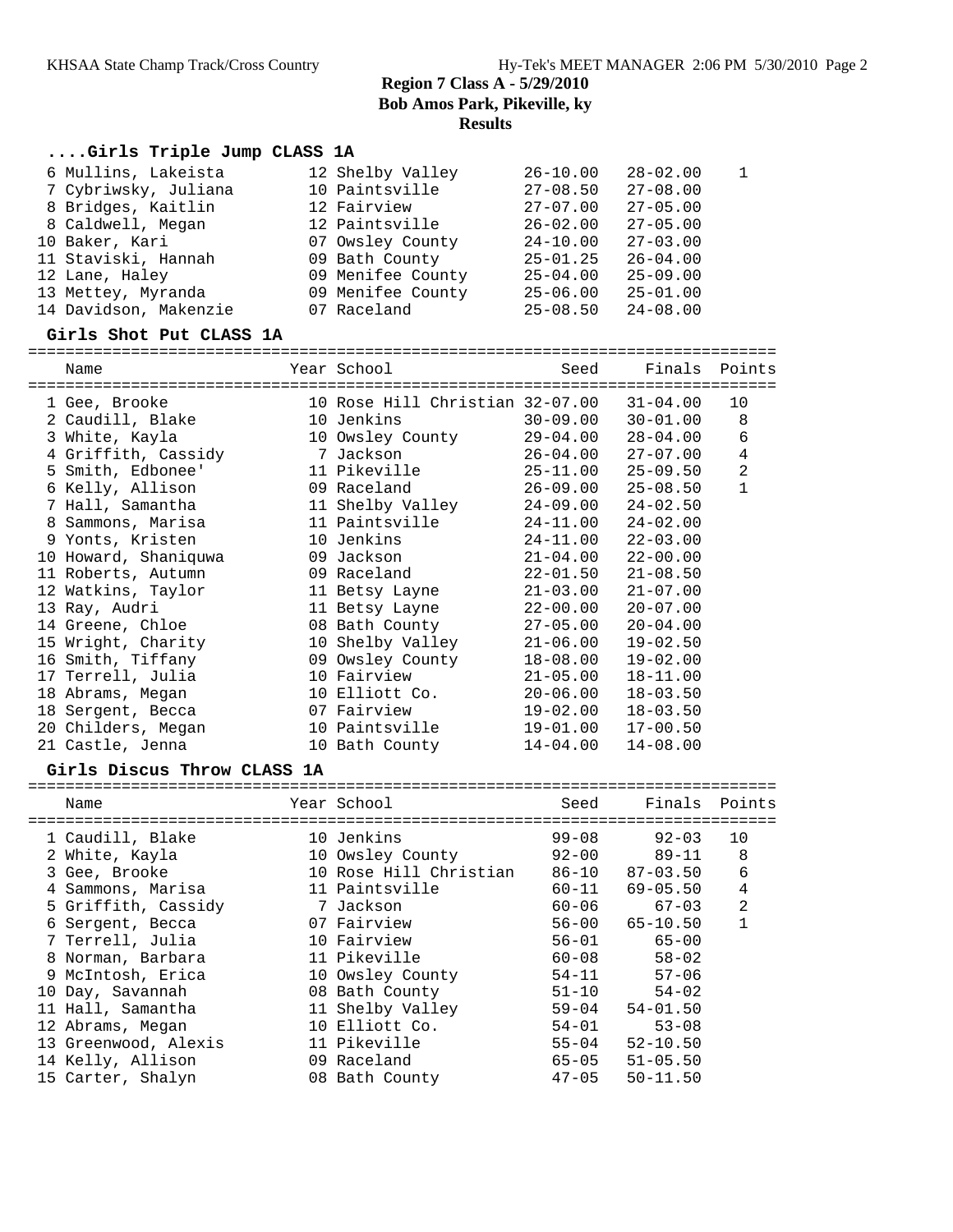### **....Girls Discus Throw CLASS 1A**

| 16 Robinson, Stephanie | 09 Jackson       | $54 - 09$ | $50 - 08.50$ |
|------------------------|------------------|-----------|--------------|
| 17 Yonts, Kristen      | 10 Jenkins       | $52 - 08$ | $49 - 10$    |
| 18 Childers, Megan     | 10 Paintsville   | $54 - 08$ | $46 - 04$    |
| 19 Smith, Barbara      | 10 Elliott Co.   | $60 - 03$ | $44 - 05$    |
| 20 Wright, Charity     | 10 Shelby Valley | $55 - 06$ | $41 - 01$    |
| -- Lovins, Katrina     | 10 Wolfe County  |           | ND           |
| -- Newsome, Amanda     | 11 Betsy Layne   |           | ND           |

### **Boys High Jump CLASS 1A**

#### ================================================================================ Seed Finals Points

| nallit             | IEAL DUILUUI      | beeu        | r tiid te   | PULIILS |
|--------------------|-------------------|-------------|-------------|---------|
| 1 Greene, Tony     | 12 Menifee County | $6 - 02.00$ | $6 - 00.00$ | 10      |
| 2 Gunter, Ceth     | 12 Fairview       | $6 - 00.00$ | $5 - 08.00$ | 8       |
| 3 Caldwell, Dustin | 11 Paintsville    | $5 - 06.00$ | $5 - 02.00$ | 6       |
| 4 Hollon, Zane     | 10 Wolfe County   |             | $5 - 00.00$ | 4       |
| 5 Tackett, Justin  | 10 South Floyd    | $4 - 10.00$ | $4 - 10.00$ | 2       |
| 6 Stewart, Jarred  | 11 Elliott Co.    | $4 - 10.00$ | J4-10.00    | 0.50    |
| 6 Light, Wes       | 12 South Floyd    | $4 - 10.00$ | $J4-10.00$  | 0.50    |
| -- Boggs, Mac      | 08 Raceland       | $5 - 02.00$ | ΝH          |         |
| -- Russell, Jibri  | 11 Fairview       | $5 - 04.00$ | ΝH          |         |
| -- Greene, Blake   | 12 Menifee County | $5 - 06.00$ | ΝH          |         |
| -- Gwinn, Josh     | 09 Raceland       | $5 - 00.00$ | ΝH          |         |
|                    |                   |             |             |         |

### **Boys Pole Vault CLASS 1A**

### ================================================================================ Name The Year School Seed Finals Points ================================================================================ 1 Hurst, Dustin 10 Bath County 10-00.00 9-00.00 10 2 Nordin, Mark 11 Paintsville 7-06.00 8-06.00 8 3 Caudill, Dalton 12 Bath County 8-06.00 J8-06.00 6 4 Leadingham, CJ 10 Fairview 7-06.00 8-00.00 4 5 Riffe, Jesse 11 Fairview 9-00.00 J8-00.00 2 6 Litteral, Zach 08 Raceland 8-06.00 7-06.00 1 7 Messer, Connor 07 Raceland 10-00.00 6-06.00

### **Boys Long Jump CLASS 1A**

| Name               | Year School                     | Seed         | Finals Points |                |
|--------------------|---------------------------------|--------------|---------------|----------------|
| 1 Gunter, Ceth     | 12 Fairview                     | 17-07.00     | 18-10.00      | 10             |
| 2 Elliott, Aaron   | 09 Elliott Co.                  | 19-03.75     | $18 - 09.00$  | 8              |
| 3 Oden, James      | 11 Hazard                       | 18-07.00     | $18 - 08.00$  | 6              |
| 4 Slone, David     | 12 South Floyd                  | 17-09.00     | $18 - 07.00$  | 4              |
| 5 Hacker, Keenan   | 11 Menifee County               | 17-08.00     | $18 - 02.00$  | $\overline{2}$ |
| 6 Nordin, Mark     | 11 Paintsville                  | 18-10.00     | $18 - 00.00$  | 1              |
| 7 Hollon, Zane     | 10 Wolfe County                 |              | $17 - 09.00$  |                |
| 8 Clemons, Josh    | 10 South Floyd                  | 17-00.00     | $16 - 05.00$  |                |
| 9 O'Hair, Stacy    | 11 Wolfe County                 |              | $16 - 04.00$  |                |
| 9 Williams, Joseph | 12 Paintsville                  | 17-08.00     | $16 - 04.00$  |                |
| 11 Sanders, Casey  | 10 Shelby Valley                | 15-06.00     | $15 - 01.00$  |                |
| 12 Boggs, Mac      | 08 Raceland                     |              | $14 - 05.00$  |                |
| 13 Litteral, Zach  | 08 Raceland                     | $15 - 01.00$ | $14 - 00.00$  |                |
| 14 Jones, Justin   | 09 Bath County                  | 14-10.50     | $13 - 09.00$  |                |
| 15 Daniels, Aaron  | 12 Rose Hill Christian 17-04.00 |              | $13 - 04.00$  |                |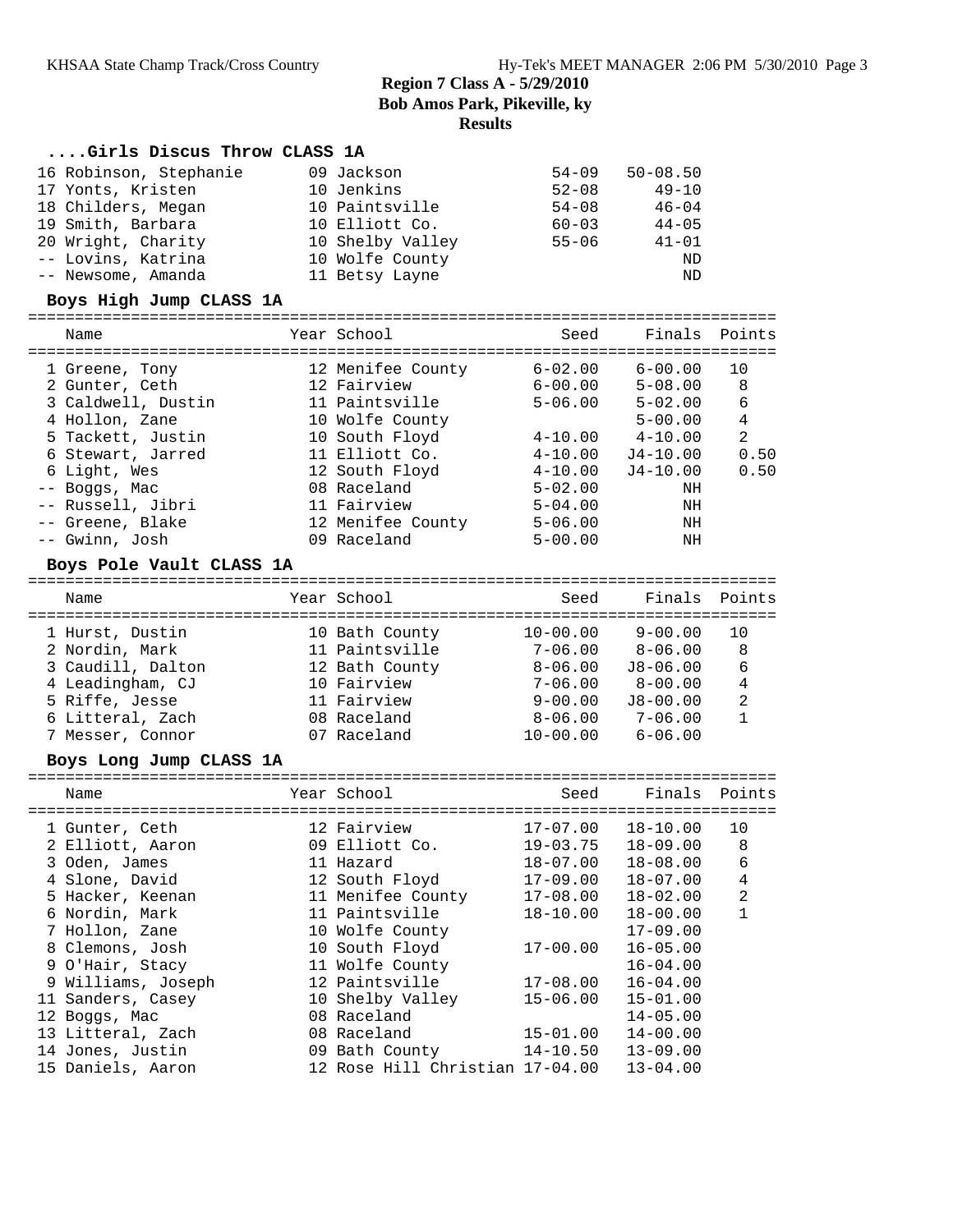#### **Boys Triple Jump CLASS 1A**

| Name                | Year School                     | Seed         | Finals Points |                |
|---------------------|---------------------------------|--------------|---------------|----------------|
| 1 Gunter, Ceth      | 12 Fairview                     | 38-07.00     | $39 - 03.00$  | 10             |
| 2 Gilbert, Tyler    | 12 Fairview                     | $37 - 07.00$ | $38 - 06.00$  | 8              |
| 3 Hacker, Keenan    | 11 Menifee County               | $36 - 08.50$ | $37 - 09.00$  | 6              |
| 4 Daniels, Aaron    | 12 Rose Hill Christian 33-08.00 |              | $34 - 05.00$  | 4              |
| 5 Hollon, Tommy     | 10 Wolfe County                 |              | $34 - 01.00$  | $\overline{2}$ |
| 6 Litteral, Michael | 11 Raceland                     |              | $33 - 08.00$  |                |
| 7 Castle, Jared     | 09 Bath County                  | $33 - 08.00$ | $33 - 05.00$  |                |
| 8 Williams, Joseph  | 12 Paintsville                  |              | $32 - 06.00$  |                |
| 9 Jones, Justin     | 09 Bath County                  | $33 - 02.00$ | $32 - 03.00$  |                |
| 10 Brand, Charlie   | 10 Wolfe County                 |              | $31 - 04.00$  |                |
| 11 Stewart, Jarred  | 11 Elliott Co.                  | $32 - 01.50$ | $30 - 09.00$  |                |
| 12 Caldwell, Dustin | 11 Paintsville                  |              | $30 - 08.00$  |                |
| 13 Garner, Sam      | 08 Elliott Co.                  | $24 - 02.50$ | $24 - 00.00$  |                |
|                     |                                 |              |               |                |

### **Boys Shot Put CLASS 1A**

================================================================================ Name Year School Seed Finals Points ================================================================================ 1 Khoshreza, Dusty 12 Pikeville 42-03.00 41-02.50 10 2 Caudill, Bryan 10 Raceland 44-09.00 41-02.00 8 3 Adkins, Casey 11 Betsy Layne 39-06.00 39-11.00 6 4 Staggs, Benjamin 11 Pikeville 41-01.00 37-07.50 4 5 Spencer, Morgan 11 Menifee County 37-10.00 37-05.00 2 6 Bradley, Jacob 12 Fairview 38-06.25 37-01.00 1 7 Lee Jr, Lawrence 10 Owsley County 40-06.50 36-08.00 8 Lowe, Chris 12 Elliott Co. 37-11.00 35-11.50 9 Fannin, Chase 12 Fairview 36-03.00 35-05.00 10 Jude, Jimmy 11 Paintsville 38-09.00 34-02.00 11 Sexton, Cory 11 Paintsville 33-06.50 33-08.50 12 Boyd, Tyler 12 Shelby Valley 36-08.00 32-10.00 13 Robinson, Dustin 10 Bath County 34-02.50 32-07.50 14 Wireman, James 08 Raceland 35-05.00 30-10.50 15 Garner, Jeremy 12 Elliott Co. 28-10.00 29-02.00 16 Kibbey, Tanner 11 Owsley County 28-03.00 28-05.00 17 Griffith, Jesse 12 Jackson 29-08.00 27-01.00 18 Vice, Nathaniel 09 Bath County 24-09.00 26-08.50 19 Robinson, Michael 10 Jackson 27-06.00 25-11.00 20 Register, Toney 10 Jenkins 25-08.00 25-02.50 21 Spencer, Harvey 09 Menifee County 23-04.50 22 Bryant, Johnthan 11 Wolfe County 23-02.50 23 Hollon, Brandon 8 Wolfe County 22-07.50 24 Webb, Michael 10 Jenkins 21-09.00 19-10.50 25 Keathley, Brett 10 Shelby Valley 20-04.00 17-10.50

### **Boys Discus Throw CLASS 1A**

| Name               | Year School      | Seed         | Finals Points |     |
|--------------------|------------------|--------------|---------------|-----|
| 1 Staggs, Benjamin | 11 Pikeville     | $125 - 08$   | $123 - 04$    | 1 O |
| 2 Boyd, Tyler      | 12 Shelby Valley | $14 - 05.50$ | $114 - 00$    | 8   |
| 3 Lowe, Chris      | 12 Elliott Co.   | $102 - 11$   | $109 - 00$    | 6   |
| 4 Jude, Jimmy      | 11 Paintsville   | $112 - 02$   | $106 - 04.50$ | 4   |
| 5 Bradley, Jacob   | 12 Fairview      | $111 - 04$   | $105 - 09$    | 2   |